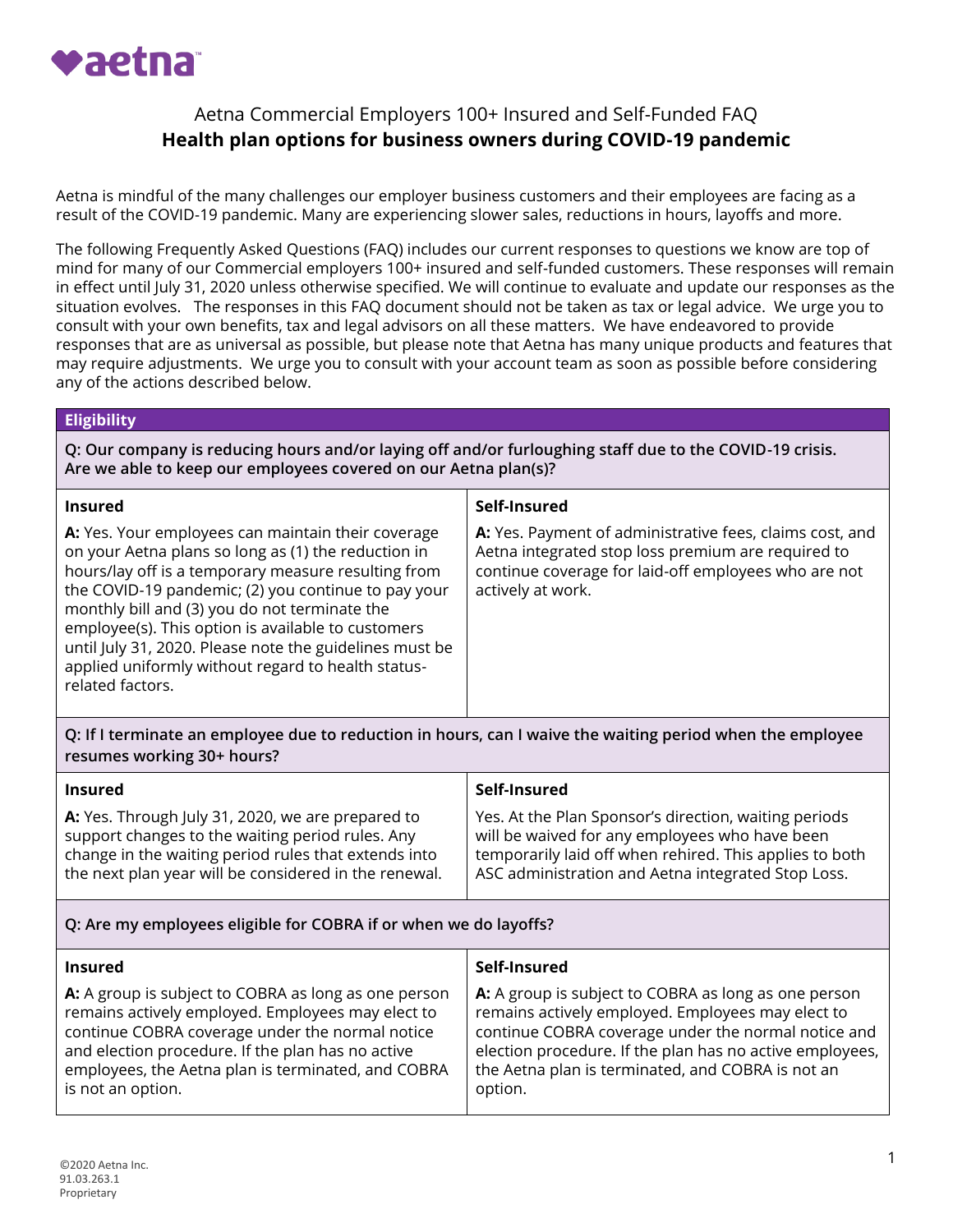

# Aetna Commercial Employers 100+ Insured and Self-Funded FAQ **Health plan options for business owners during COVID-19 pandemic**

| Q: I have reduced my employees' hours and they are no longer able to afford their portion of the health<br>insurance premium. Can they terminate coverage without a qualifying event?                                                                                                                                                                                                                                                                                                                                                                                                  |                                                                                                                                                                                                                                                                                                                         |  |
|----------------------------------------------------------------------------------------------------------------------------------------------------------------------------------------------------------------------------------------------------------------------------------------------------------------------------------------------------------------------------------------------------------------------------------------------------------------------------------------------------------------------------------------------------------------------------------------|-------------------------------------------------------------------------------------------------------------------------------------------------------------------------------------------------------------------------------------------------------------------------------------------------------------------------|--|
| <b>Insured</b>                                                                                                                                                                                                                                                                                                                                                                                                                                                                                                                                                                         | Self-Insured                                                                                                                                                                                                                                                                                                            |  |
| A: Yes, we will allow employee terminations without<br>a qualifying event. Employers with Section 125 plans<br>should consult with their benefits or tax advisors<br>about the potential impact of such action.                                                                                                                                                                                                                                                                                                                                                                        | A: Yes, at the direction of the employer. Employers with<br>Section 125 plans should consult with their benefits or<br>tax advisors about the potential impact of such action.                                                                                                                                          |  |
| <b>Plan Questions</b>                                                                                                                                                                                                                                                                                                                                                                                                                                                                                                                                                                  |                                                                                                                                                                                                                                                                                                                         |  |
|                                                                                                                                                                                                                                                                                                                                                                                                                                                                                                                                                                                        | Q: My company is being forced to shut down by state/government orders. Can we keep our insurance plan?                                                                                                                                                                                                                  |  |
| <b>Insured</b>                                                                                                                                                                                                                                                                                                                                                                                                                                                                                                                                                                         | Self-Insured                                                                                                                                                                                                                                                                                                            |  |
| A: Yes. A business is not required to be physically<br>open to maintain an insurance plan throughout the<br>COVID-19 pandemic. Employees can maintain their<br>coverage on the plans so long as (1) the shutdown is<br>a temporary measure resulting from the COVID-19<br>pandemic; (2) the Plan Sponsor continue to pay its<br>monthly bill and (3) the Plan Sponsor does not<br>terminate the employee(s). This option is available to<br>customers until July 31, 2020. Please note the<br>guidelines must be applied uniformly without regard<br>to health status-related factors. | A: Yes. A business is not required to be physically open<br>to maintain an insurance plan throughout the COVID-19<br>pandemic. Payment of administrative fees, claims cost<br>and stop loss premium is required to continue coverage<br>for laid-off employees who are not actively at work.                            |  |
| Q: Do you anticipate any change in timing of renewals? In delivery of renewal rates?<br>In response to requests for quotes?                                                                                                                                                                                                                                                                                                                                                                                                                                                            |                                                                                                                                                                                                                                                                                                                         |  |
| <b>Insured</b>                                                                                                                                                                                                                                                                                                                                                                                                                                                                                                                                                                         | Self-Insured                                                                                                                                                                                                                                                                                                            |  |
| A: No. At this time, we do not anticipate any changes<br>in timing of renewals, delivery of renewal rates or<br>responses for requests for quotes.                                                                                                                                                                                                                                                                                                                                                                                                                                     | A: No. At this time, we do not anticipate any changes in<br>timing of renewals, delivery of renewal rates or<br>responses for requests for quotes.                                                                                                                                                                      |  |
| Q: Our company is not able to afford our plan. Are there options to change benefits before our renewal?                                                                                                                                                                                                                                                                                                                                                                                                                                                                                |                                                                                                                                                                                                                                                                                                                         |  |
| <b>Insured</b>                                                                                                                                                                                                                                                                                                                                                                                                                                                                                                                                                                         | Self-Insured                                                                                                                                                                                                                                                                                                            |  |
| A: Yes. We will allow prospective plan changes, such<br>as benefit buy downs only (no buy ups), provided<br>that the group maintains the same renewal date.<br>Employees will be allowed to move to the lower cost<br>plan. Employers should consult with their own<br>benefits advisors about the implications. This option<br>is available until July 31, 2020.                                                                                                                                                                                                                      | A: Yes. We will allow prospective plan changes,<br>provided the group maintains the same renewal date.<br>This option is available until July 31, 2020. We will not<br>allow any mid-contract changes to Aetna Integrated<br>Stop Loss coverage levels (changing the individual or<br>aggregate stop loss deductibles). |  |
|                                                                                                                                                                                                                                                                                                                                                                                                                                                                                                                                                                                        |                                                                                                                                                                                                                                                                                                                         |  |